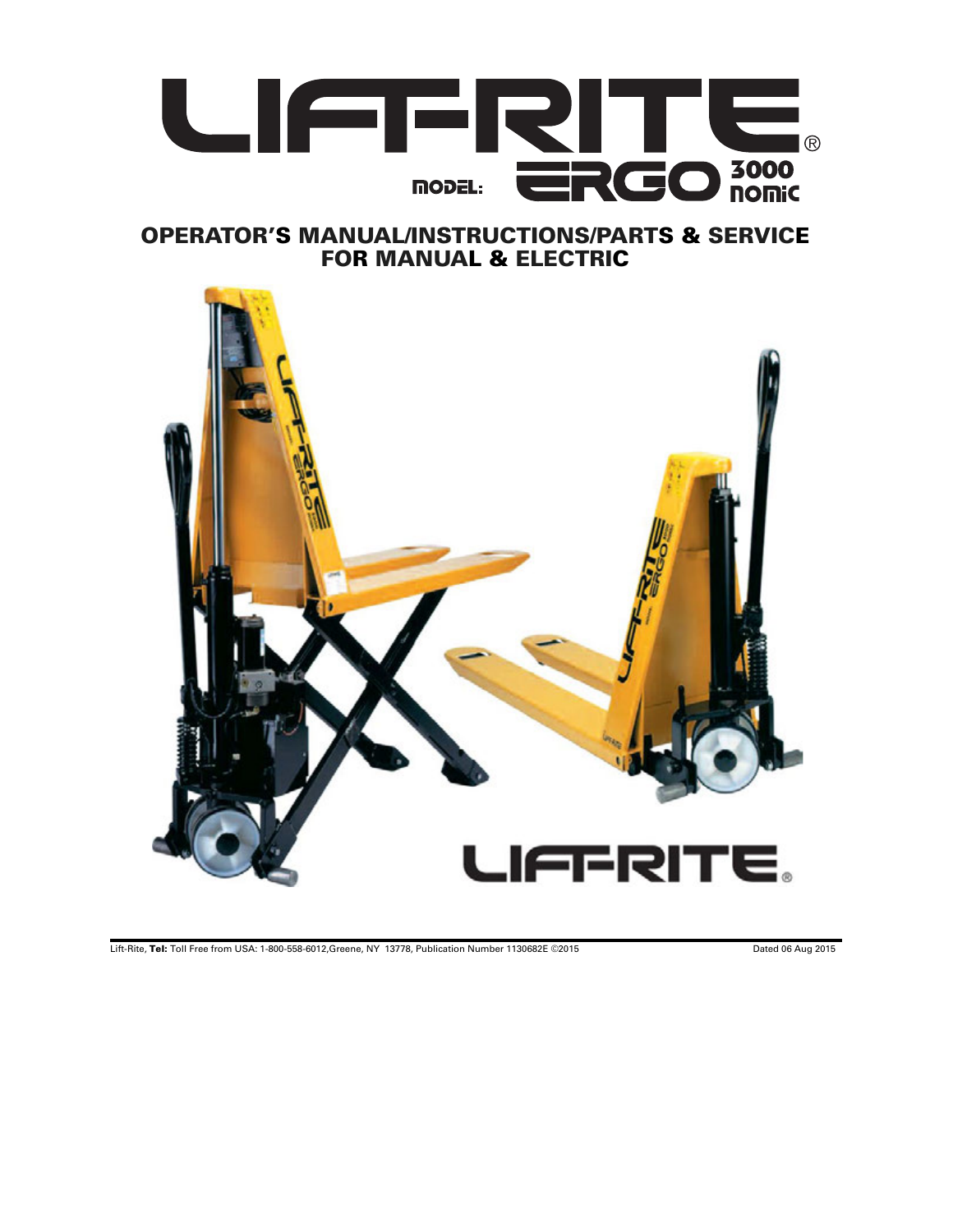This publication, 1130682E, applies to the Lift-Rite ERGONOMIC 3000 Series Hand Pallet Trucks and to all subsequent releases of this product until otherwise indicated in new editions. Changes occur periodically to the information in this publication.

To order additional copies of this manual, part number 1130682E, contact your local authorized Lift-Rite Sales and Service Center.

If you need assistance with your lift truck, contact your local authorized Lift-Rite Sales and Service Center.

For more information please visit www.liftrite.com

©2015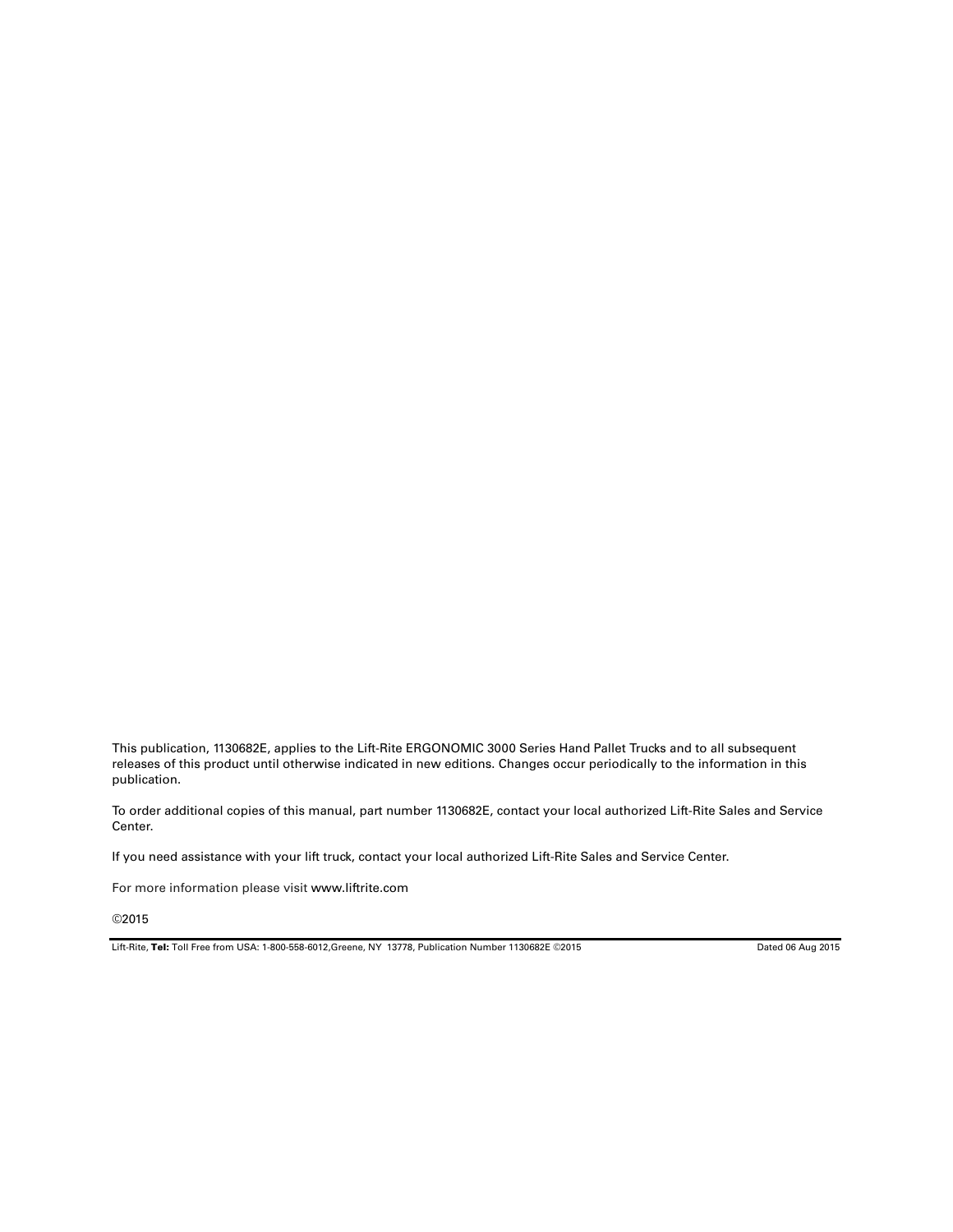

#### **TABLE OF CONTENTS**

| <b>DELIVERY INSPECTION</b>      | $\overline{2}$ |
|---------------------------------|----------------|
| <b>CAUTION</b>                  | $\overline{2}$ |
| <b>SAFETY</b>                   | 3              |
| <b>OPERATION</b>                | 4              |
| <b>DAILY CHECKLIST</b>          | 5              |
| <b>MAINTENANCE</b>              | 5              |
| <b>TROUBLESHOOTING</b>          | 6              |
| <b>PARTS</b>                    | $8 - 17$       |
| Frame • Scissor Assembly        | $8-9$          |
| Thrust Plate ● Wheel Assembly   | $10 - 11$      |
| Pump & Handle Assembly Manual   | $12 - 13$      |
| Pump & Handle Assembly Electric | $14 - 15$      |
| <b>Electrical Components</b>    | $16 - 17$      |
| <b>ERGONOMIC 3000 WARRANTY</b>  | 18             |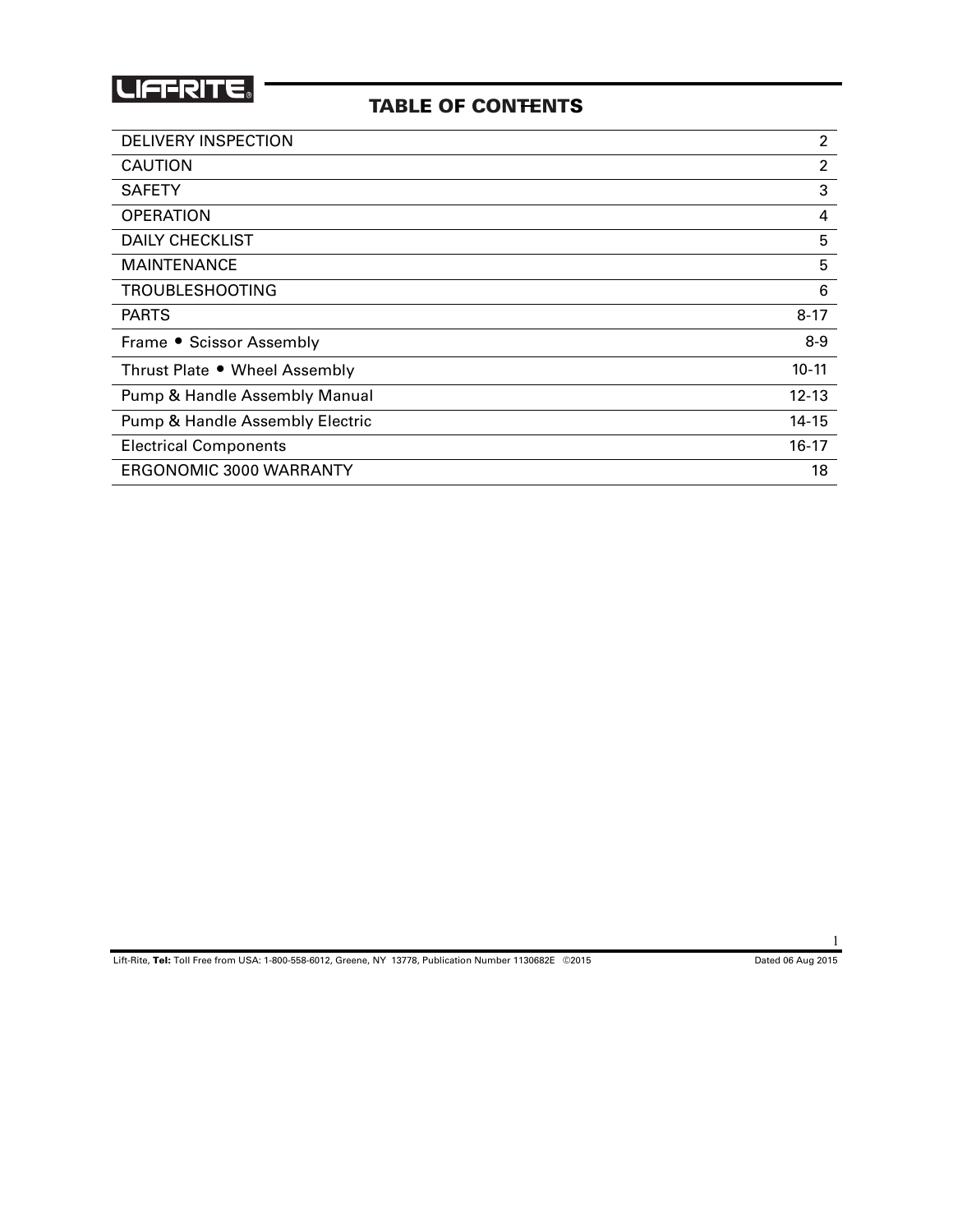



## **DELIVERY INSPECTION**

Visually inspect ERGONOMIC 3000 frame components and hydraulic unit for damage during shipment by carrier. If damage is evident, notify delivering carrier immediately and file necessary claims. Test the manual pump of the ERGONOMIC 3000 for proper operation. **If the hydraulic pump does not respond to movement of the handle, an air lock may have developed during shipping. To remedy this, go to the user friendly TROUBLESHOOTING guide in this manual.**

#### **CAUTION**



- *Always* stay within the rated capacity to ensure safe lift.
- *Always* make sure that the load is stable before moving to eliminate opportunity for load shift.
- Keep hands on inner handle during travel to protect hands from striking other objects.
- The ERGONOMIC 3000 is designed to ergonomically lift and position loads. Horseplay is *not* recommended.
- When not in use, fully lower forks to avoid injury.
- The operator *must* be familiar with the operator's instructions and warnings in this manual prior to operating this equipment.
- The operator *must* be trained in the safe operation and function of all controls prior to operating this equipment.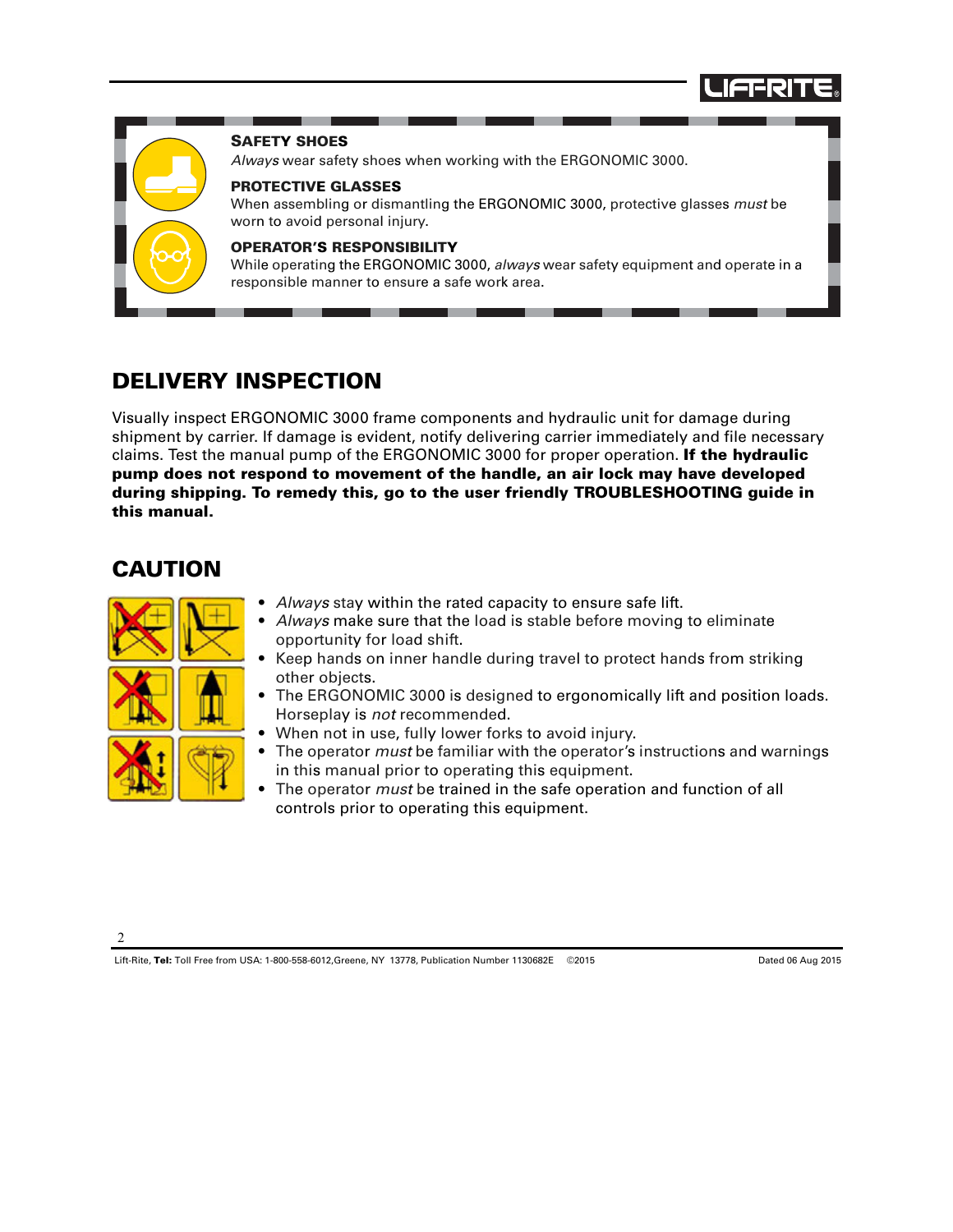## **SAFETY** *(read and understand prior to using this product)*

- Do *not* operate this ERGONOMIC 3000 truck unless you are authorized and trained to do so.
- *Never* overload your ERGONOMIC 3000 truck. Stay within its rated capacity.
- Do *not* operate this truck if damaged or not in proper working order.
- Distribute the load evenly on the forks. Do *not* concentrate loads at one point or load one fork more than the other.
- When the load impairs visibility, the ERGONOMIC 3000 truck should be pulled and not pushed.
- *Always* look where you are operating. Keep a clear view.
- Only handle loads on flat level surfaces. Do *not* use a loaded truck on inclines or declines.
- *Never* carry passengers.
- Do *not* place the center of your load beyond the load center of the ERGONOMIC 3000.
- *Never* put your feet, hands, or any other body part under the scissors or frame assembly.
- *Always* yield the right of way to pedestrians.
- Do *not* allow the ERGONOMIC 3000 to drop from one level to another. Even a drop of 1 in. (25 mm) more than doubles the effective load momentarily and results in a loading that can bend or break components.
- Move loads only with the ERGONOMIC 3000 in its lowest position.
- *Always* make sure that the load is stable before moving to eliminate the opportunity for load shift.
- Use extreme care when rounding corners. Too fast a speed could cause an ERGONOMIC 3000 truck to tip. If loaded, the load could shift and fall.
- When not in use, fully lower the forks.
- Electric ERGONOMIC 3000 must be charged in a well ventilated area. *Always* use the charger provided. *Never* use jumper cables as these can cause sparks that could ignite the explosive gases normally released by the battery during charging.
- Stabilizer engages to limit movement in raised position and should *not* be tampered with.

#### **Electric ERGONOMIC 3000**

Connect the lift plug into the battery connection on the side of the battery box and test the electric power pack by operating the raise button located near the top of the handle. If the pump fails to respond, see TROUBLESHOOTING on page 6.

#### **ERGONOMIC 3000 with Remote Control**

The hand or foot operated remote control must be plugged into the receptacle on the top of the battery box for it to operate. Operate both the raise and lower push buttons or foot pedals to ensure the remote control functions correctly.

**Note:** If you purchased an electric ERGONOMIC 3000 without the remote control option, it can be purchased separately from your Lift-Rite dealer.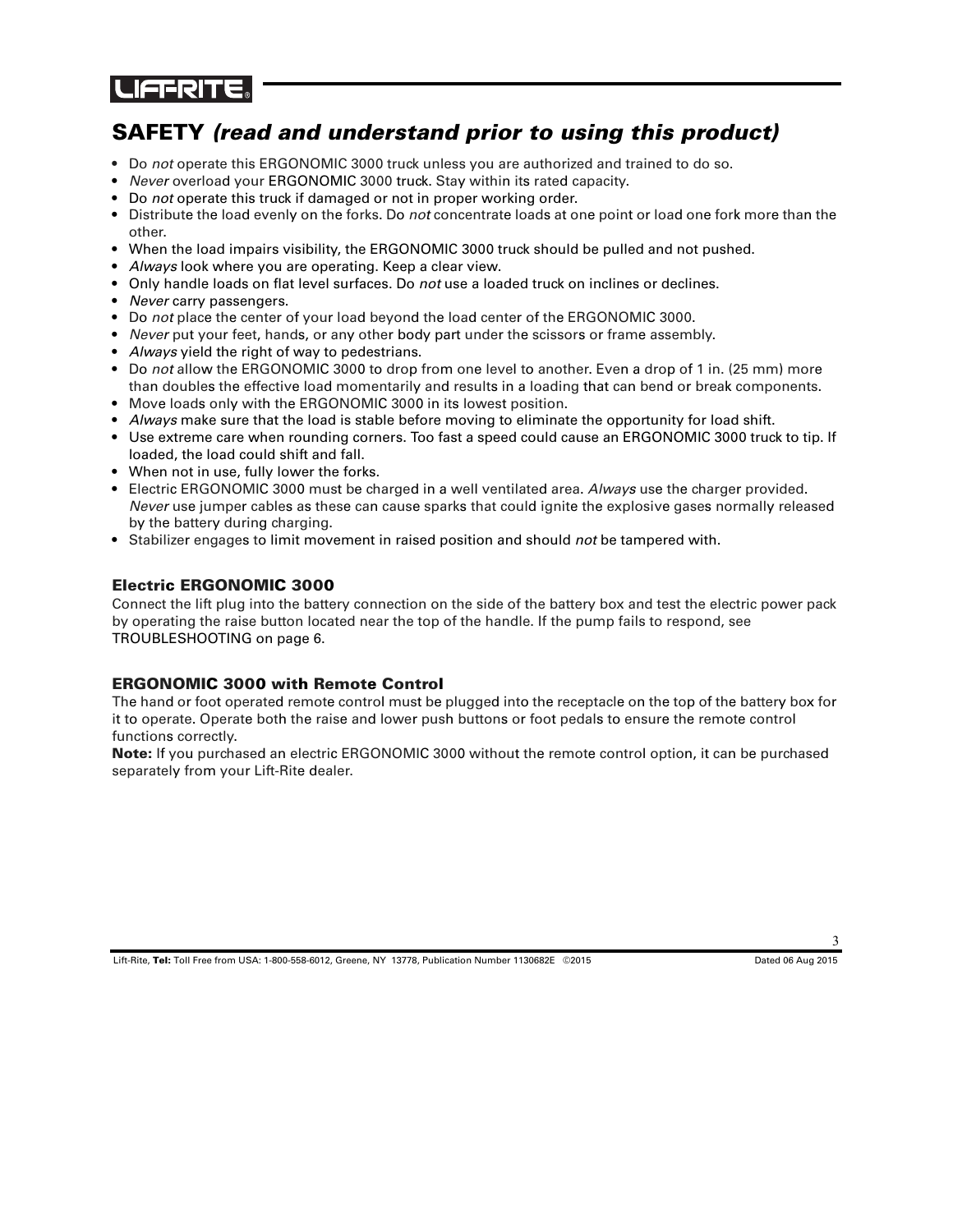## **OPERATION**

Your ERGONOMIC 3000 has been designed to ergonomically lift and position loads, but **not** pallets. Pallets have bottom boards nailed to the stringers. These can damage your ERGONOMIC 3000 because they restrict the lifting action of the scissor legs.

The pump piston and lifting ram have a polished hard chrome finish to provide maximum seal life and minimum leakage. Do *not* allow these surfaces to be nicked or pitted by abuse. A slight oil wetting of the external parts of the pistons is normal in order to provide lubrication for the highly polished surfaces and the seals through which they pass. Do *not* be alarmed at a trace of oil even on new units.

**Load Center and Load Placement (Reference Layout):** All loads *must* be placed on the back of the fork nearest the operator to avoid tipping of loads (see diagram). In any case, do *not* exceed load. Load Center is indicated on the following chart.

|        | <b>Max. Load</b><br>Center (L.C.) | <b>Max. Capacity</b> |
|--------|-----------------------------------|----------------------|
| 60 in. | 30 in.                            | <b>2200 lbs.</b>     |
| 48 in. | 24 in.                            | 3000 lbs.            |
| 42 in. | 21 in.                            | 3000 lbs.            |
| 36 in. | 18 in.                            | 3000 lbs.            |



**Neutral Position:** A gentle pull on the handle engages the neutral position and the handle can be moved without lifting of the forks. This enables you to move the ERGONOMIC 3000 from one place to another without activating the pump.

**Manual Lifting:** To raise the ERGONOMIC 3000 manually, pump the handle. Your ERGONOMIC 3000 has an automatic neutral sensor that activates the pump cylinder when pumping action is detected.

**Lowering:** To lower the ERGONOMIC 3000, pull on the fingertip control lever. By varying the position of the lever, you can control the lowering speed.

**Electric Lifting:** Raise the ERGONOMIC 3000 by pressing and holding the raise button located on the handle. To lower the ERGONOMIC 3000, pull on the fingertip control lever. By varying the position of the lever, you can control the lowering speed. If your battery becomes discharged before you finish your work, you can operate an electric ERGONOMIC 3000 manually as described above.

**Remote Control:** The remote control hand or foot operator *must* be plugged into the receptacle on the top of the battery box. The raise and lower buttons or pedals will now operate the ERGONOMIC 3000 as indicated.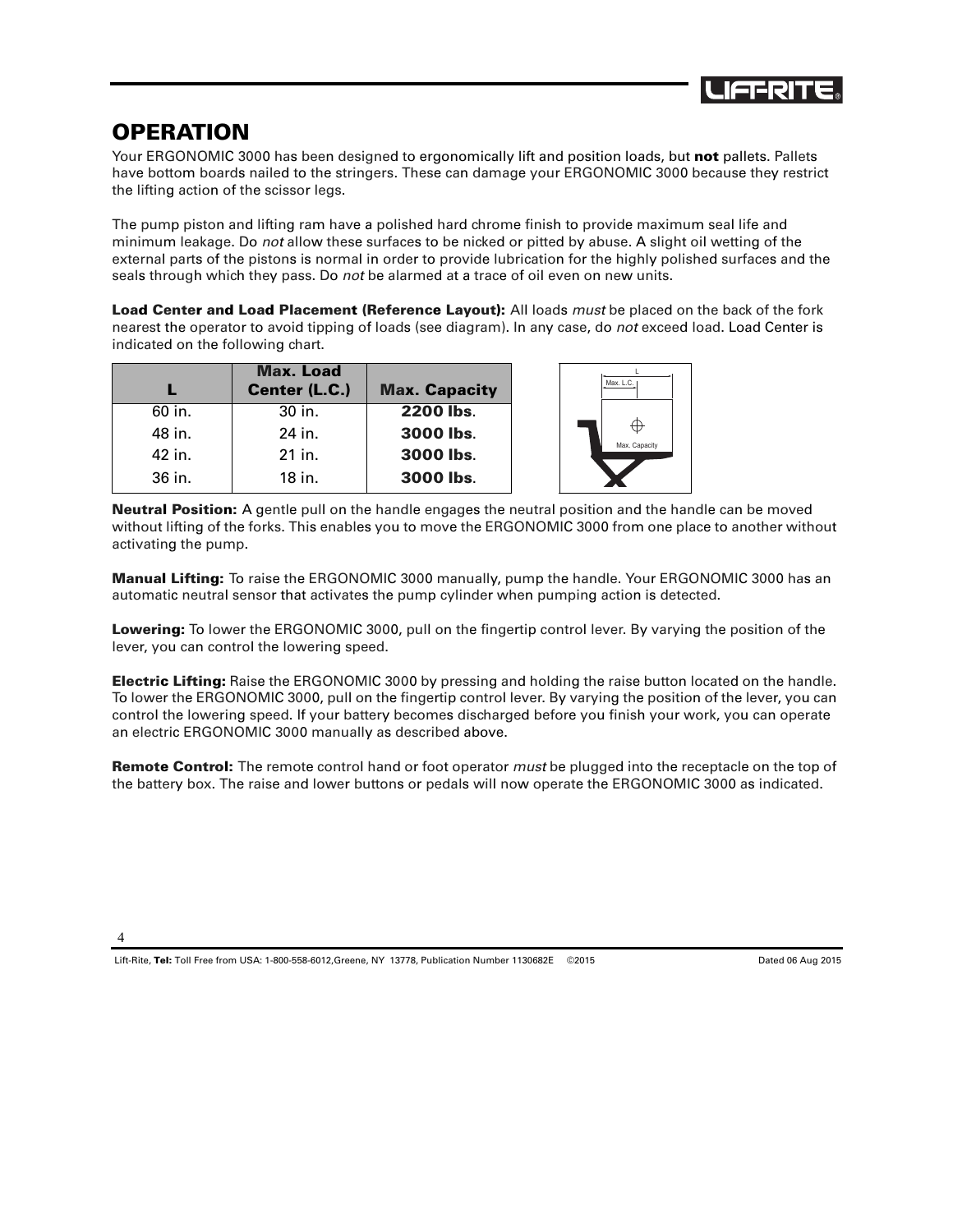

## **OPERATION (CONT.)**

**Charging the 12 Volt Battery:** Move your ERGONOMIC 3000 to a well ventilated area. Raise the ERGONOMIC 3000 manually and unwind the AC plug from the tie-down inside the bulkhead. Lower the ERGONOMIC 3000 completely and disconnect the lift plug from the battery connector (located on the side of the battery box). Insert the charge plug into the battery connector. The lights on the battery charger will indicate the current battery condition. Plug the AC plug into a 110 volt, 60 Hz receptacle. When your battery is fully charged, unplug the AC plug from its receptacle, then disconnect the charger plug from the battery plug and reinsert the lift plug. Carefully raise the ERGONOMIC 3000 and secure the AC cord and the charger plug to the respective tie-downs inside the bulkhead.

**Store the charger power cord in the bracket at all times. Electric hazard can occur if the plug comes in contact with the battery.**

| <b>CHECK</b><br><b>POINTS</b> | <b>Steering</b>         | <b>Hydraulic</b><br><b>System</b>             | <b>Wheels</b>                                          | <b>Chassis/</b><br><b>Handle</b>                | Lifting/<br><b>Lowering</b>                                               | <b>Labels</b>             | <b>Batteries (if</b><br>equipped)                                                                       |
|-------------------------------|-------------------------|-----------------------------------------------|--------------------------------------------------------|-------------------------------------------------|---------------------------------------------------------------------------|---------------------------|---------------------------------------------------------------------------------------------------------|
| <b>ACTION</b>                 | Check full<br>rotation. | Check for<br>excessive<br>oil on<br>exterior. | Check for<br>wear,<br>damage,<br>and remove<br>debris. | Check for<br>damage<br>and<br>remove<br>debris. | Check for<br>manual<br>function<br>and electric<br>lift (if<br>equipped). | Check for<br>readability. | Check for<br>correct<br>voltage and<br>weight, no<br>leakage, and<br>battery<br>disconnect<br>function. |

#### **DAILY CHECKLIST**

#### **MAINTENANCE**

**Lubrication:** All pivot points in the ERGONOMIC 3000 are equipped with permanently lubricated bushings and bearings. To increase bearing life, it is recommended that a few drops of light machine oil be applied at each pivot point every 6 months. The main bearing in the thrust plate is equipped with a grease zerk. This should be greased every 6 months.

**Hydraulic System:** Your hydraulic system is maintenance free. Do *not* add hydraulic oil unless there is, or has been, a leak. Use Sunoco Sunvis 832 oil or equal. Other oils, fluids, or solvents may damage your hydraulic system. With the ERGONOMIC 3000 in its lowered position, fill the reservoir through the oil plug hole until the oil is even with the plug hole.

**Maintenance-Free Batteries:** The truck is equipped with a maintenance-free battery. Please obey manufacturer's recommendations for service of these batteries.

A maintenance-free battery still requires some care. The battery must be kept clean and dry and may be washed to remove any accumulated foreign matter.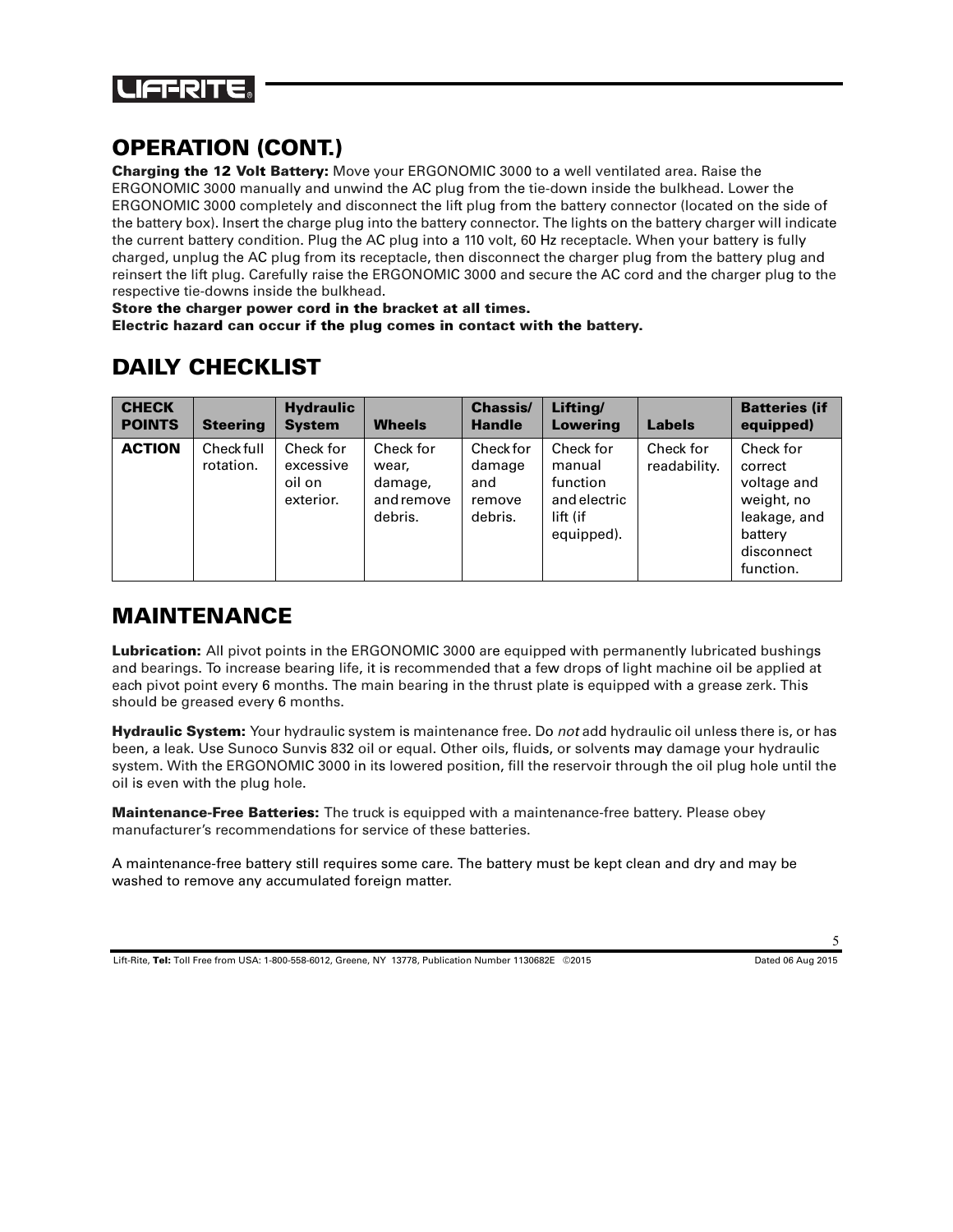

## **TROUBLESHOOTING**

#### **Manual Pump Fails to Raise ERGONOMIC 3000**

Please make sure to pump the handle at a speed quick enough to overcome the manual pump neutral position. There may be an air lock in the hydraulic system. Pull the control lever and operate the pump several times. Operate the pump normally to raise ERGONOMIC 3000. Check to see if the release lever on the pump base moves freely. Loosen the high pressure adjusting screw (item #21 on page 12). Operate the pump several times, then tighten the high pressure screw. A small amount may leak from the screw while it is loose.

#### **ERGONOMIC 3000 Fails to Raise Completely**

Check scissor legs and floor for obstructions. Check for proper hydraulic fluid level and look for signs of an oil leak.

#### **Electric ERGONOMIC 3000 Does Not Respond to Raise Button**

Check the battery connection to make sure that it is plugged in. If the ERGONOMIC 3000 has been idle for a long period of time, the battery may have become discharged. Connect the charger as described under OPERATION on page 4, and make sure that the battery is fully charged. Check all electrical connections.

#### **Optional Remote Control Will Not Lower**

Check to make sure that the remote control is plugged in. Check for damage to the hydraulic power pack. The solenoid may be damaged and may need to be replaced.

#### **Neutral Position**

6

If the pump has no neutral position, turn the neutral valve (item #23 on page 12 or 14) clockwise until the desired neutral action is achieved. If the pump does not engage quick enough, turn the neutral valve (item #23 on page 12 or 14) counterclockwise until the pump action is satisfactory.

#### **FOR THESE AND ALL OTHER TROUBLESHOOTING QUESTIONS, PLEASE CONTACT YOUR LOCAL AUTHORIZED LIFT-RITE DEALER.**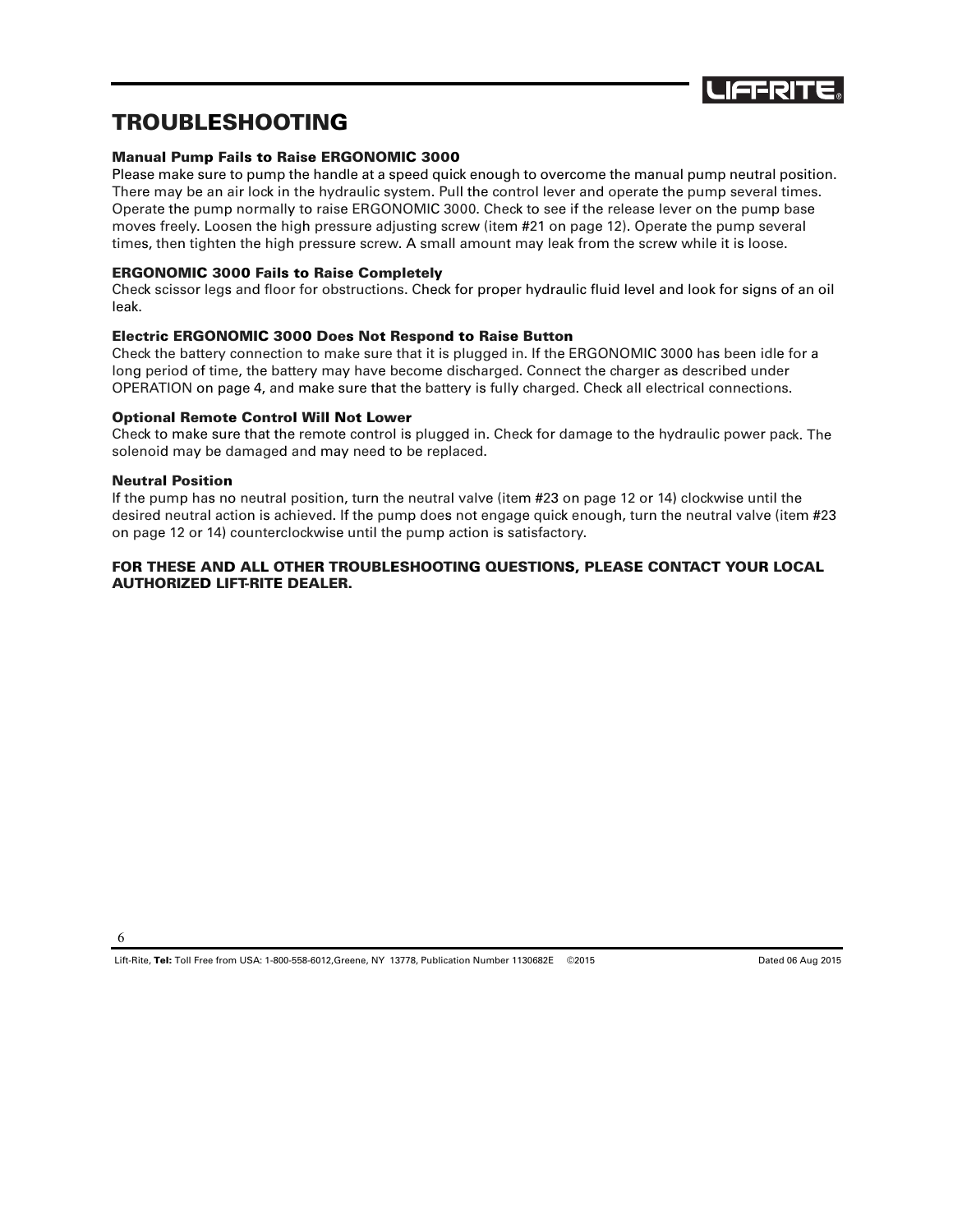

**THIS PAGE LEFT BLANK INTENTIONALLY**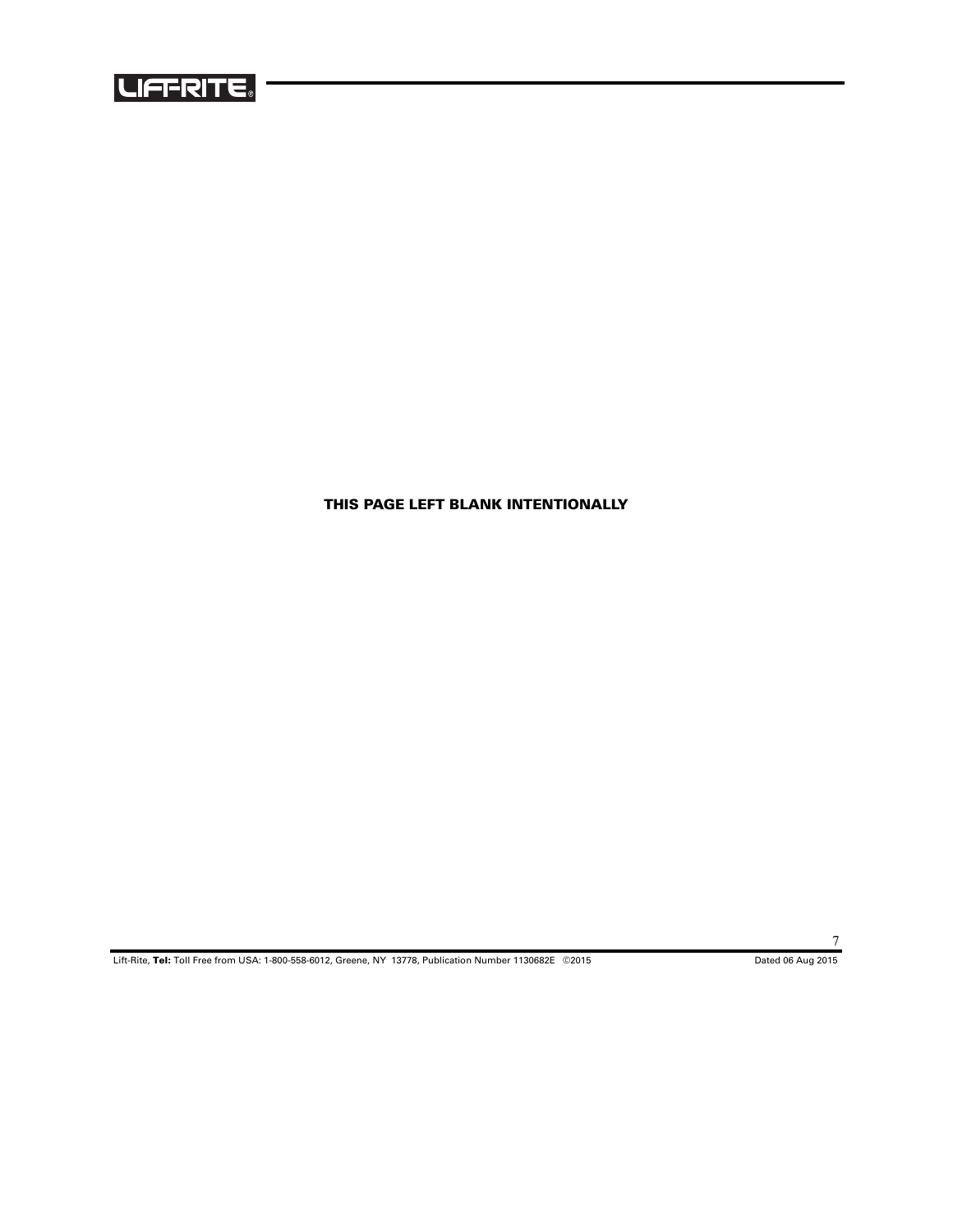#### **FRAME • SCISSOR ASSEMBLY**

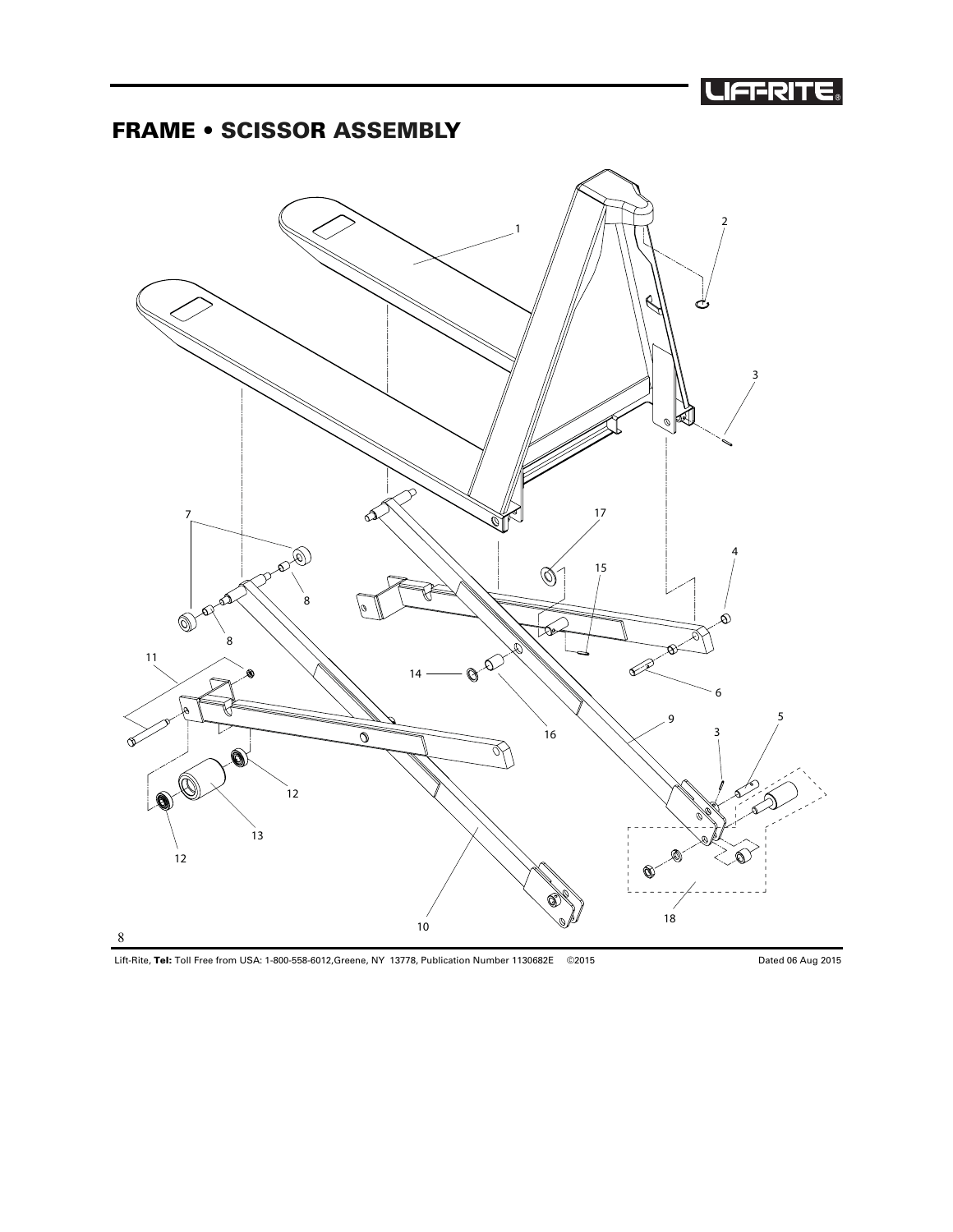| Item No.        | <b>Description</b>           | <b>Part Number</b>   | <b>Quantity</b> |
|-----------------|------------------------------|----------------------|-----------------|
| 1               | 27 x 48 CHASSIS              | PR-8021A48           | 1               |
|                 | 20.5 X 48 CHASSIS            | PR-8021B48           | 1               |
| $\overline{2}$  | <b>SNAP RING</b>             | PL-20232             | 1               |
| 3               | <b>SPLIT PIN</b>             | PL-10269             | $\overline{4}$  |
| 4               | <b>BUSHING</b>               | PL-10203A            | 4               |
| 5               | <b>INNER LEG CLEVIS PIN</b>  | PR-8012/8013         | $\overline{2}$  |
| 6               | <b>OUTER LEG CLEVIS PIN</b>  | PR-8012/8013         | $\overline{2}$  |
| $\overline{7}$  | <b>FORK ROLLER W/BUSHING</b> | PR-8007              | 4               |
| 8               | <b>BUSHING</b>               | PR-8007A             | 4               |
| 9               | 48 IN. LEG ASSEMBLY RIGHT    | 1125955/             | 1               |
| 10              | 48 IN. LEG ASSEMBLY LEFT     | 1125956/             | 1               |
| 11              | <b>AXLE ASSEMBLY</b>         | PL-20215-I           | $\overline{2}$  |
| 12 <sup>2</sup> | <b>BEARING</b>               | PL-20214             | 4               |
| 13              | <b>NYLON ROLLER COMPLETE</b> | PL-20210BN-B         | $\overline{2}$  |
|                 | POLY ROLLER COMPLETE         | 167609               | $\overline{2}$  |
|                 | STEEL ROLLER COMPLETE        | <b>PL-20210S-BRG</b> | $\overline{2}$  |
| 14              | <b>WASHER</b>                | PL-10239             | 4               |
| 15              | <b>SPLIT PIN</b>             | PL-10242             | $\overline{2}$  |
| 16              | <b>BUSHING</b>               | PR-8516              | 4               |
| 17              | <b>WASHER</b>                | PL-10241             | $\overline{2}$  |
| 18              | STABILIZER ASSEMBLY          | PR-8010              | $\overline{2}$  |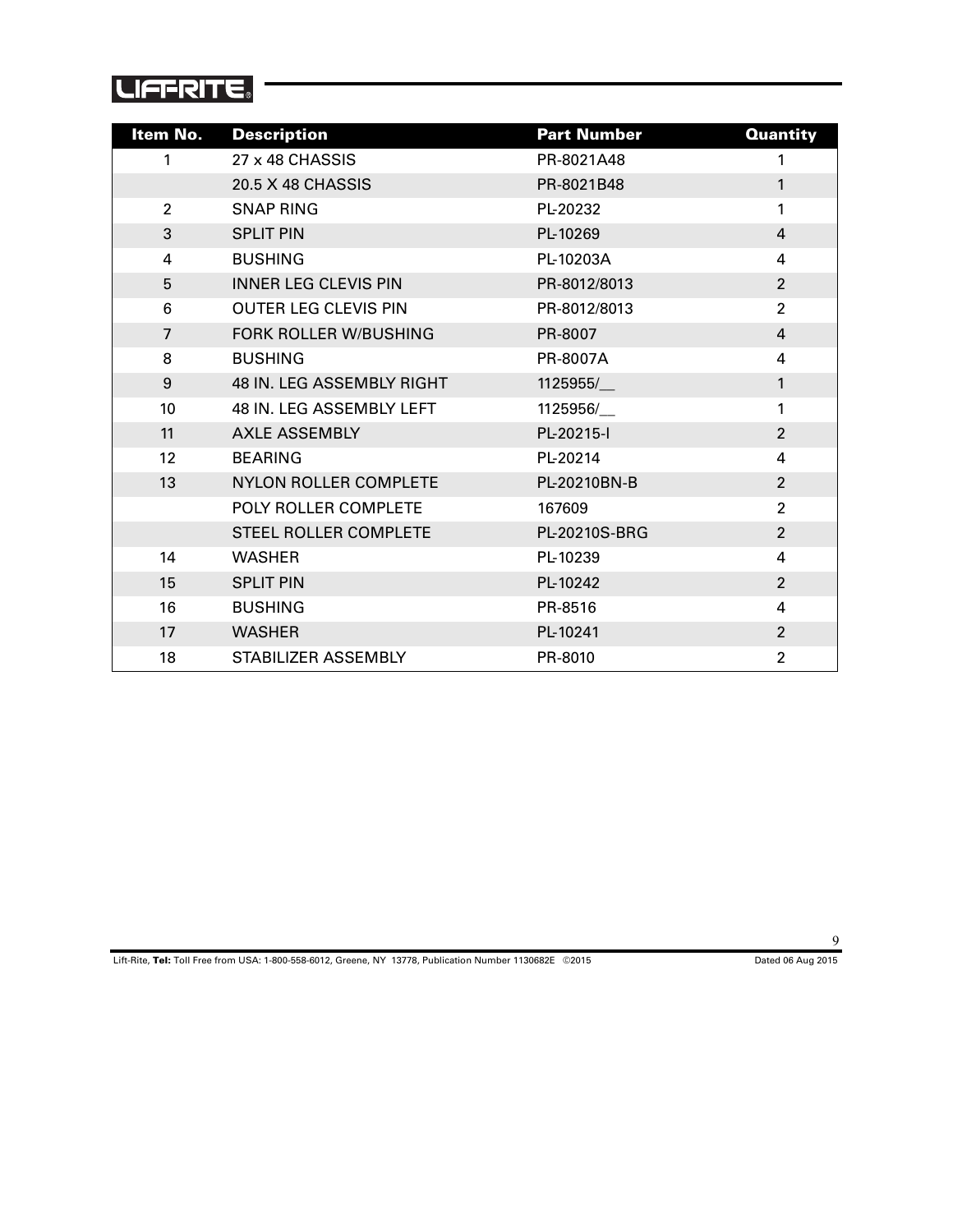#### <u>IFFRI</u>

#### **THRUST PLATE • WHEEL ASSEMBLY**

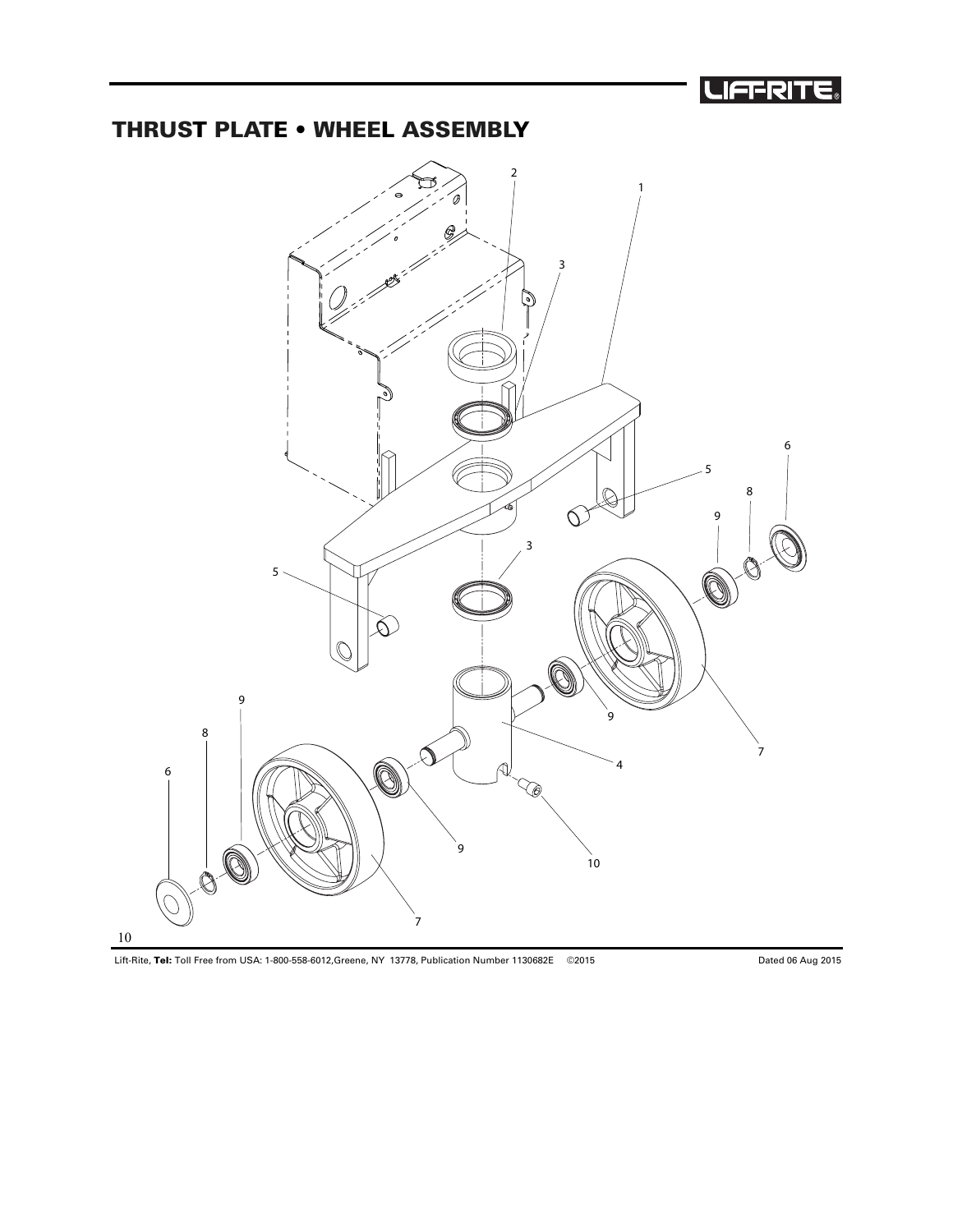#### **JFFRITE** L

| Item No.       | <b>Description</b>                     | <b>Part Number</b> | <b>Quantity</b> |
|----------------|----------------------------------------|--------------------|-----------------|
| 1              | 27 IN. THRUST PLATE - MANUAL MODEL     | PR-8024A           | 1               |
|                | 27 IN. THRUST PLATE - ELECTRIC MODEL   | 1130181/001        | 1               |
|                | 20.5 IN. THRUST PLATE - MANUAL MODEL   | PR-8024B           | 1               |
|                | 20.5 IN. THRUST PLATE - ELECTRIC MODEL | 1130181/002        | 1               |
| $\mathcal{P}$  | <b>PUMP COLLAR</b>                     | AR-8030            | 1               |
| 3              | THRUST PLATE BEARING                   | PR-8512            | $\overline{2}$  |
| 4              | <b>WHEEL MOUNT</b>                     | PR-8031A           | 1               |
| 5              | <b>BUSHING</b>                         | PL-10203           | $\overline{2}$  |
| 6              | <b>HUB CAP</b>                         | PL-10236C          | $\overline{2}$  |
| $\overline{7}$ | <b>STEER WHEEL</b>                     |                    |                 |
|                | <b>NYLON</b>                           | PL-20236BN-B       | $\mathfrak{p}$  |
|                | <b>POLY</b>                            | PL-20236B-B        | $\mathfrak{p}$  |
|                | <b>STEEL</b>                           | PL-10236BS-BRG     | $\overline{2}$  |
| 8              | <b>SNAP RING</b>                       | PL-10237           | $\overline{2}$  |
| 9              | <b>BEARING</b>                         | PL-10238D          | 4               |
| 10             | SOCKET HEAD CAP SCREW                  | PR-8518            | $\overline{2}$  |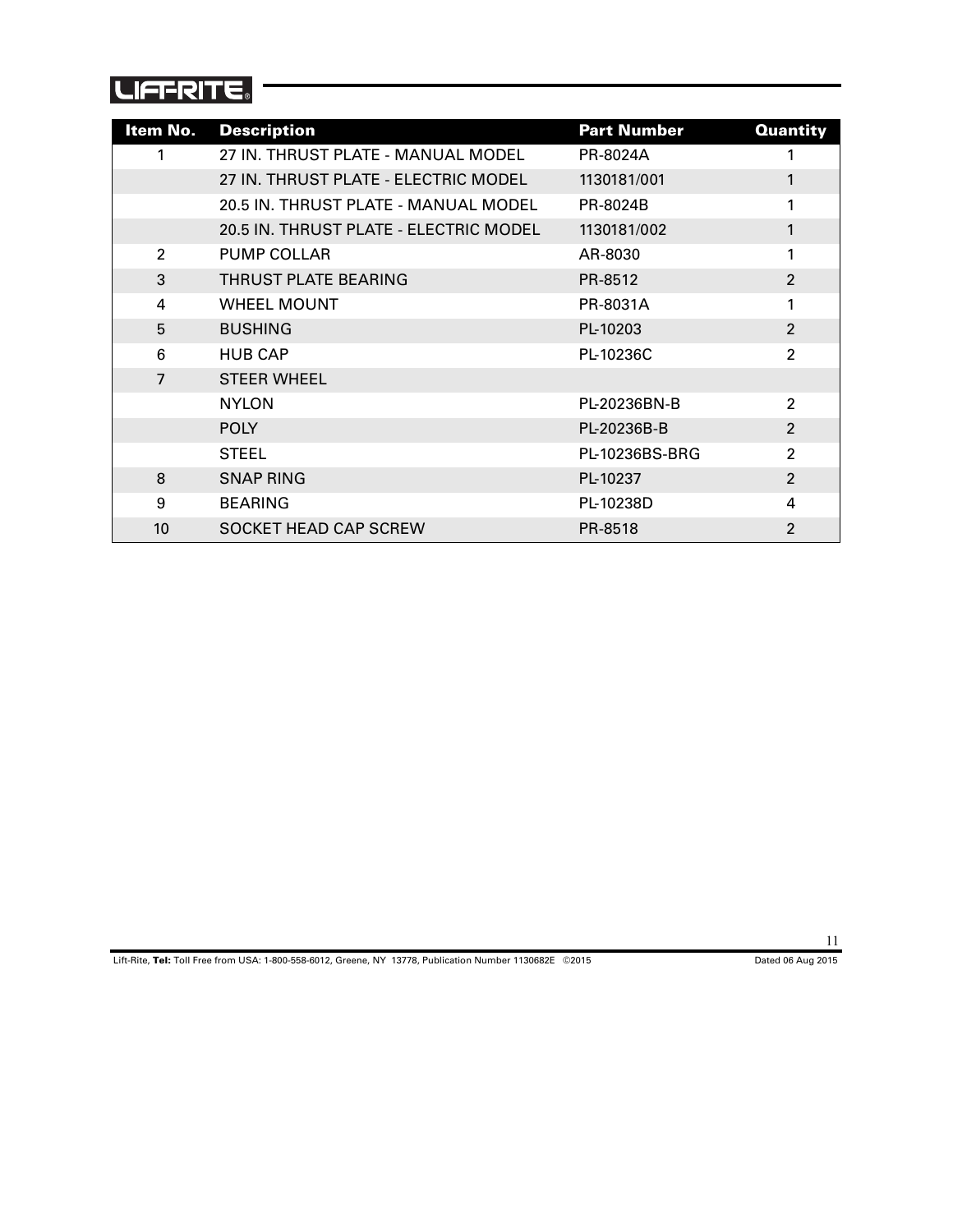#### <u>IFFRIT</u>

#### **PUMP & HANDLE ASSEMBLY MANUAL**

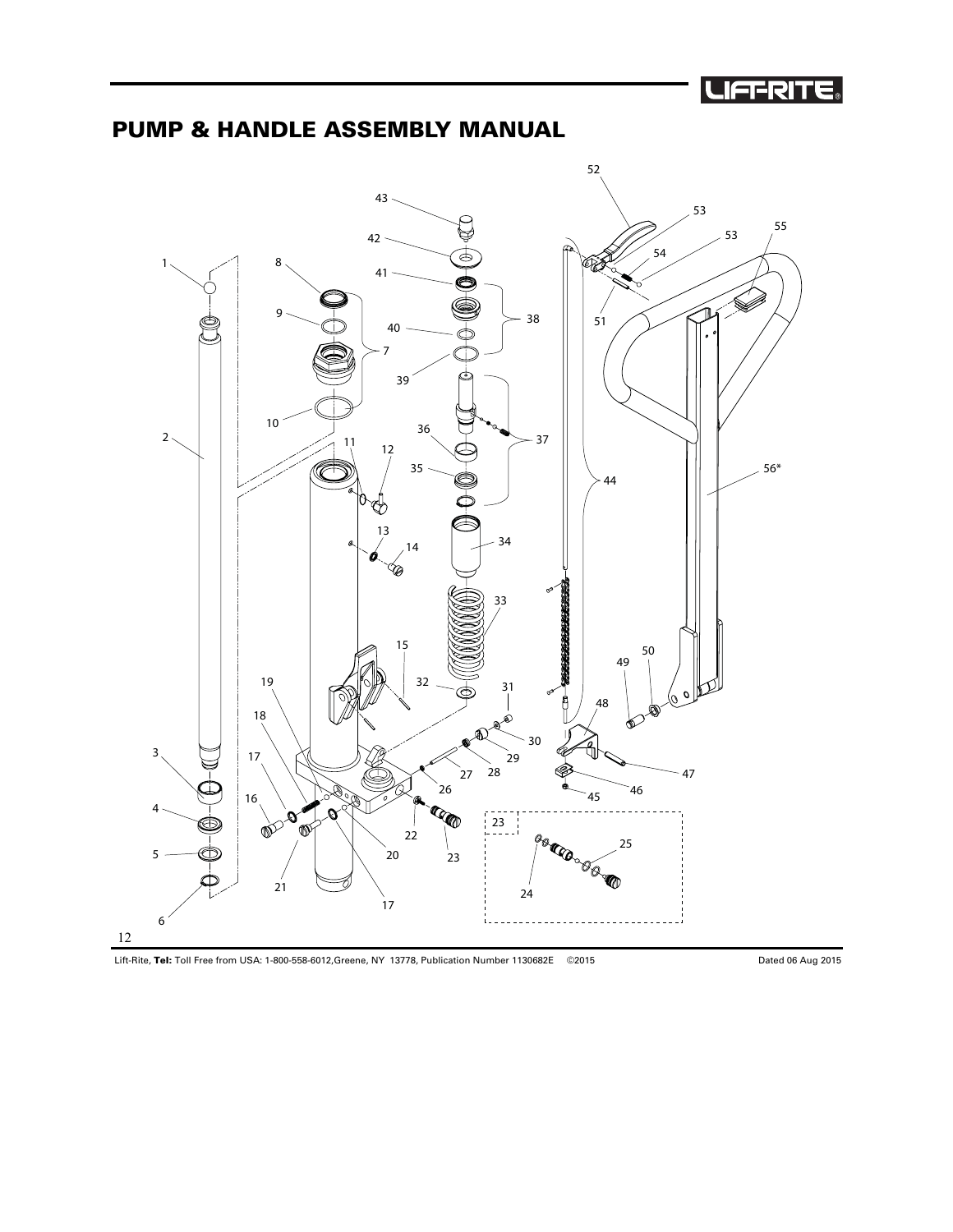| <b>CILI-KI I E</b> ® |                                                 |                         |                              |
|----------------------|-------------------------------------------------|-------------------------|------------------------------|
| Item No.             | <b>Description</b>                              | <b>Part Number</b>      | <b>Quantity</b>              |
| $\mathbf{1}$         | <b>BALL</b>                                     | PL-10244                | 1                            |
| $\overline{2}$       | <b>PISTON</b>                                   | PR-8530A                | 1                            |
| 3                    | <b>BUSHING</b>                                  | PR-8538                 | 1                            |
| $\overline{4}$       | <b>SEAL</b>                                     | PR-8539                 | $\mathbf{1}$                 |
| 5                    | <b>RING</b>                                     | PR-8540                 | 1                            |
| $6\phantom{1}$       | <b>LOCK RING</b>                                | PR-8541                 | 1                            |
| $\overline{7}$       | TOP NUT COMPLETE                                | PR-8529                 | 1                            |
| 8                    | <b>WIPER SEAL</b>                               | PR-8529A                | 1                            |
| 9                    | O-RING                                          | PR-8529B                | $\mathbf{1}$                 |
| 10                   | O-RING                                          | PR-8529C                | 1                            |
| 11                   | SEALON                                          | PR-8582A                | $\mathbf{1}$                 |
| 12                   | <b>BREATHER</b>                                 | PR-8582                 | $\mathbf{1}$                 |
| 13                   | SEALON                                          | PR-8528                 | $\mathbf{1}$                 |
| 14                   | <b>FILLER SCREW</b>                             | PR-8527                 | $\mathbf{1}$                 |
| 15                   | <b>SPLIT PIN</b>                                | PL-20274S               | $\overline{2}$               |
| 16                   | <b>ADJUSTING SCREW</b>                          | PR-8542                 | $\mathbf{1}$                 |
| 17<br>18             | WASHER                                          | PR-8543                 | $\overline{2}$               |
| 19                   | <b>SPRING</b><br>8 mm BALL                      | PR-8544<br>PR-8545      | $\mathbf{1}$<br>1            |
| 20                   | 9 mm BALL                                       | PR-8546                 | $\mathbf{1}$                 |
| 21                   | ADJUSTING SCREW                                 | PR-8547                 | 1                            |
| 22                   | <b>VALVE SEAT</b>                               | PR-8549                 | $\mathbf{1}$                 |
| 23                   | <b>NEUTRAL VALVE</b>                            | PR-8548                 | 1                            |
| 24                   | O-RING                                          | PR-8548B                | $\overline{2}$               |
| 25                   | O-RING                                          | PR-8548A                | 2                            |
| 26                   | O-RING                                          | PR-8551                 | $\mathbf{1}$                 |
| 27                   | <b>PIN</b>                                      | PR-8554                 | 1                            |
| 28                   | <b>U-RING</b>                                   | PR-8552                 | $\mathbf{1}$                 |
| 29                   | <b>VALVE SCREW</b>                              | PR-8553                 | 1                            |
| 30                   | <b>WASHER</b>                                   | PR-8555                 | $\mathbf{1}$                 |
| 31                   | <b>BUSHING</b>                                  | PR-8556                 | 1                            |
| 32                   | <b>WASHER</b>                                   | PR-8537                 | $\mathbf{1}$                 |
| 33                   | <b>SPRING</b>                                   | PR-8533                 | 1                            |
| 34                   | <b>PUMP CYLINDER</b>                            | PR-8536                 | $\mathbf{1}$                 |
| 35                   | U-CUP                                           | PR-8534B                | 1                            |
| 36                   | <b>RING</b>                                     | PR-8534A                | $\mathbf{1}$                 |
| 37                   | <b>COMPLETE QUICK LIFT PISTON</b>               | PR-8534                 | 1                            |
| 38                   | <b>COMPLETE UNION NUT</b>                       | PR-8535                 | $\mathbf{1}$                 |
| 39                   | UNION NUT O-RING (THREAD)                       | PR-8535C                | 1                            |
| 40                   | UNION NUT O-RING                                | PR-8535B                | $\mathbf{1}$                 |
| 41                   | UNION NUT SEAL                                  | PR-8535A                | 1                            |
| 42                   | <b>WASHER</b>                                   | PR-8532                 | $\mathbf{1}$                 |
| 43<br>44             | <b>TOP SCREW</b><br><b>CONTROL ROD COMPLETE</b> | PR-8531A<br>PR-20274ACM | 1                            |
| 45                   |                                                 |                         | $\mathbf{1}$<br>$\mathbf{1}$ |
| 46                   | <b>LOCK NUT</b><br><b>LEVER CLIP</b>            | 21094<br>42631          | $\mathbf{1}$                 |
| 47                   | <b>SPLIT PIN</b>                                | PR-8559                 | 1                            |
| 48                   | LOWERING ARM                                    | PR-8558                 | $\mathbf{1}$                 |
| 49                   | PIN                                             | PL-20275                | $\overline{\mathbf{c}}$      |
| 50                   | <b>BUSHING</b>                                  | PL-20306                | $\overline{2}$               |
| 51                   | <b>SPLIT PIN</b>                                | PL-10269                | $\mathbf{1}$                 |
| 52                   | <b>CONTROL LEVER</b>                            | PL-20274BD              | $\mathbf{1}$                 |
| 53                   | BALL                                            | PL-10254                | $\overline{2}$               |
| 54                   | <b>SPRING</b>                                   | PL-20274C               | 1                            |
| 55                   | CAP                                             | PL-20274E               | 1                            |
| 56                   | <b>COMPLETE HANDLE</b>                          | PR-20276TDM             | $\mathbf{1}$                 |
| 57                   | ERGO-PUMP VALVE KIT                             | PR-8575                 | $\mathbf{1}$                 |
| 58                   | ERGO-PUMP SEAL KIT                              | PR-8577                 | $\mathbf{1}$                 |

Ŧ  $\overline{\phantom{a}}$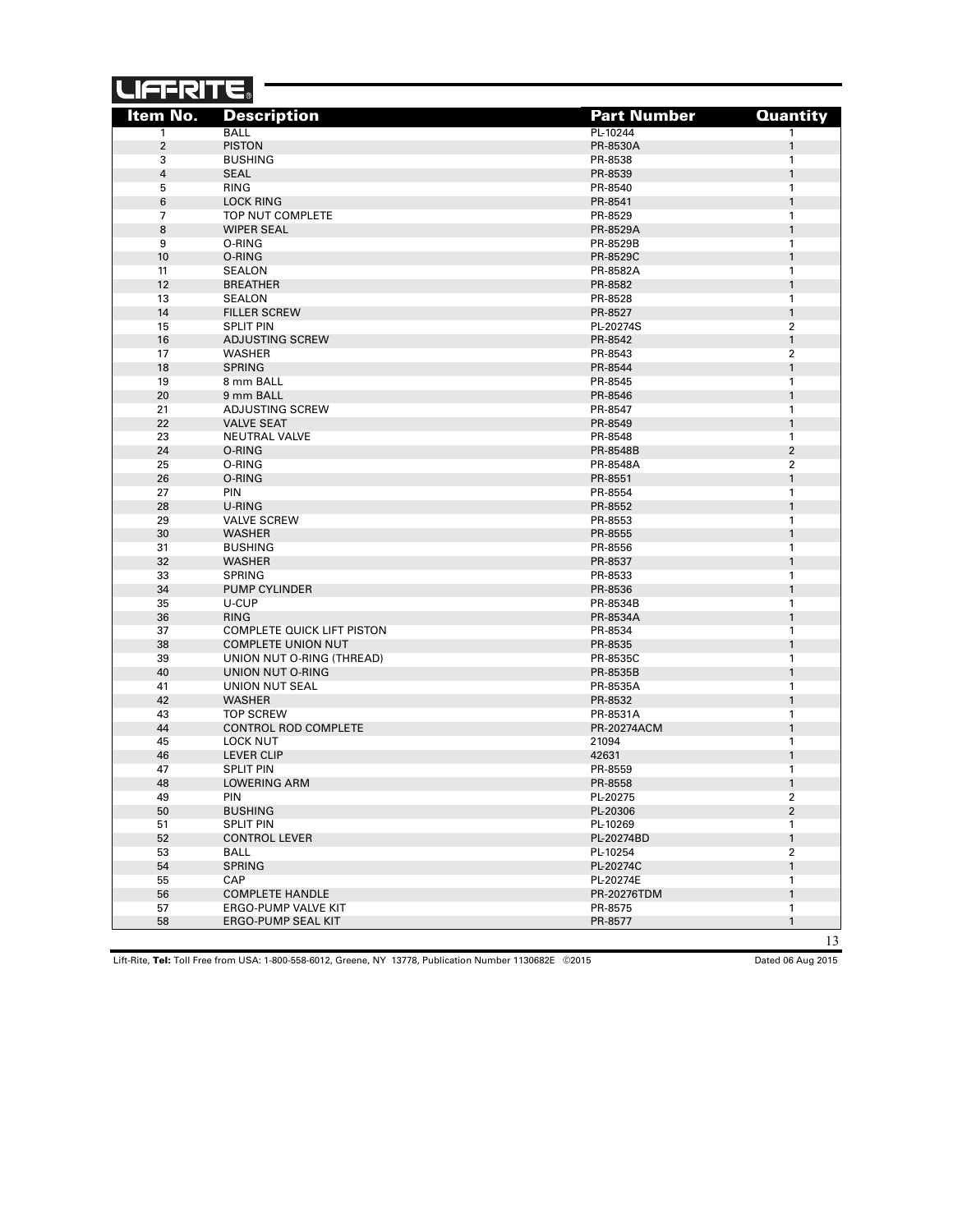#### **PUMP & HANDLE ASSEMBLY ELECTRIC**

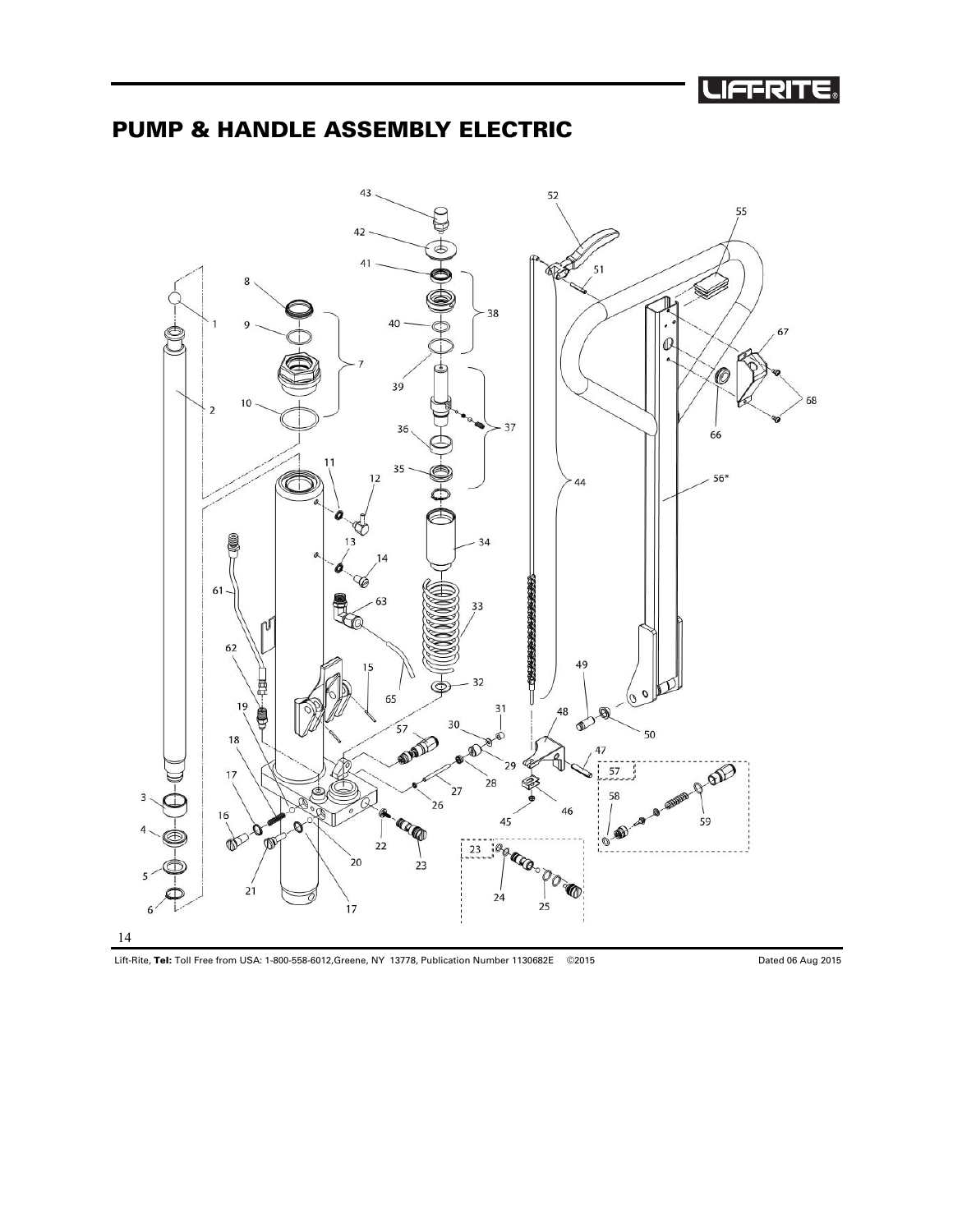| Item           |                                   |           |                | Item  |     |                                             |
|----------------|-----------------------------------|-----------|----------------|-------|-----|---------------------------------------------|
| No.            | <b>Description</b>                | Part No.  | Oty.           | No.   |     | <b>Description</b>                          |
| 1              | <b>BALL</b>                       | PL-10244  | 1              | 35    |     | U-CUP                                       |
| $\overline{2}$ | <b>PISTON</b>                     | PR-8530A  | $\mathbf{1}$   | 36    |     | <b>RING</b>                                 |
| 3              | <b>BUSHING</b>                    | PR-8538   | 1              | 37    |     | <b>COMPLETE QUICK</b><br><b>LIFT PISTON</b> |
| 4              | <b>SEAL</b>                       | PR-8539   | 1              | 38    |     | <b>COMPLETE UNION</b><br><b>NUT</b>         |
| 5              | RING                              | PR-8540   | 1              | 39    |     | UNION NUT<br>O-RING (THREAD)                |
| 6              | LOCK RING                         | PR-8541   | 1              | 40    |     | <b>UNION NUT</b><br>O-RING                  |
| 7              | <b>TOP NUT</b><br><b>COMPLETE</b> | PR-8529   | 1              | 41    |     | UNION NUT<br><b>SEAL</b>                    |
| 8              | <b>WIPER SEAL</b>                 | PR-8529A  | 1              | 42    |     | <b>WASHER</b>                               |
| 9              | O-RING                            | PR-8529B  | 1              | 43    |     | <b>TOP SCREW</b>                            |
| 10             | O-RING                            | PR-8529C  | 1              | 44    |     | <b>CONTROL ROD</b><br><b>COMPLETE</b>       |
| 11             | <b>SEALON</b>                     | PR-8582A  | 1              | 45    |     | <b>LOCK NUT</b>                             |
| 12             | <b>BREATHER</b>                   | PR-8582   | 1              | 46    |     | <b>LEVER CUP</b>                            |
| 13             | SEALON                            | PR-8528   | 1              | 47    |     | <b>SPLIT PIN</b>                            |
| 14             | <b>FILLER SCREW</b>               | PR-8527   | 1              | 48    |     | <b>LOWERING ARM</b>                         |
| 15             | <b>SPLIT PIN</b>                  | PL-20274S | 2              | 49    | PIN |                                             |
| 16             | <b>ADJUSTING</b><br><b>SCREW</b>  | PR-8542   | 1              | 50    |     | <b>BUSHING</b>                              |
| 17             | WASHER                            | PR-8543   | 2              | 51    |     | SPLIT PIN                                   |
| 18             | <b>SPRING</b>                     | PR-8544   | $\mathbf{1}$   | 52    |     | <b>CONTROL LEVER</b>                        |
| 19             | 8 mm BALL                         | PR-8545   | 1              | 55    |     | CAP                                         |
| 20             | 9 mm BALL                         | PR-8546   | 1              | $56*$ |     | <b>COMPLETE HANDLI</b>                      |
| 21             | ADJUSTING<br><b>SCREW</b>         | PR-8547   | 1              | 57    |     | <b>RELIEF VALVE</b>                         |
| 22             | <b>VALVE SEAT</b>                 | PR-8549   | 1              | 58    |     | O-RING                                      |
| 23             | <b>NEUTRAL VALVE</b>              | PR-8548   | 1              | 59    |     | O-RING                                      |
| 24             | O-RING                            | PR-8548B  | $\overline{2}$ |       |     |                                             |
| 25             | O-RING                            | PR-8548A  | 2              | 61    |     | <b>SUCTION LINE</b>                         |
| 26             | O-RING                            | PR-8551   | $\mathbf{1}$   | 62    |     | <b>FITTING</b>                              |
| 27             | PIN                               | PR-8554   | 1              | 63    |     | <b>ELBOW FITTING</b>                        |
| 28             | U-RING                            | PR-8552   | 1              |       |     |                                             |
| 29             | <b>VALVE SCREW</b>                | PR-8553   | 1              | 65    |     | <b>RETURN LINE</b>                          |
| 30             | <b>WASHER</b>                     | PR-8555   | $\mathbf{1}$   | 66    |     | GROMMET                                     |
| 31             | <b>BUSHING</b>                    | PR-8556   | 1              | 67    |     | <b>BUTTON HOUSING</b>                       |
| 32             | <b>WASHER</b>                     | PR-8537   | $\mathbf{1}$   | 68    |     | <b>MACHINE SCREWS</b>                       |
| 33             | <b>SPRING</b>                     | PR-8533   | 1              | 69    |     | ERGO-PUMP<br><b>VALVE KIT (NOT SHOW</b>     |
| 34             | <b>PUMP</b><br><b>CYLINDER</b>    | PR-8536   | 1              | 70    |     | ERGO-PUMP<br><b>SEAL KIT (NOT SHOWN</b>     |

| :em |                                  |           |                | ltem  |                                             |                 |  |
|-----|----------------------------------|-----------|----------------|-------|---------------------------------------------|-----------------|--|
| No. | <b>Description</b>               | Part No.  | Oty.           | No.   | <b>Description</b>                          | Part No.        |  |
| 1   | <b>BALL</b>                      | PL-10244  | 1              | 35    | U-CUP                                       | PR-8534B        |  |
| 2   | <b>PISTON</b>                    | PR-8530A  | $\mathbf{1}$   | 36    | <b>RING</b>                                 | PR-8534A        |  |
| 3   | <b>BUSHING</b>                   | PR-8538   | 1              | 37    | <b>COMPLETE QUICK</b><br><b>LIFT PISTON</b> | PR-8534         |  |
| 4   | <b>SEAL</b>                      | PR-8539   | $\mathbf{1}$   | 38    | <b>COMPLETE UNION</b><br><b>NUT</b>         | PR-8535         |  |
| 5   | RING                             | PR-8540   | 1              | 39    | <b>UNION NUT</b><br>O-RING (THREAD)         | PR-8535C        |  |
| 6   | LOCK RING                        | PR-8541   | 1              | 40    | UNION NUT<br>O-RING                         | PR-8535B        |  |
| 7   | TOP NUT<br><b>COMPLETE</b>       | PR-8529   | 1              | 41    | UNION NUT<br><b>SEAL</b>                    | PR-8535A        |  |
| 8   | <b>WIPER SEAL</b>                | PR-8529A  | 1              | 42    | <b>WASHER</b>                               | PR-8532         |  |
|     | O-RING                           | PR-8529B  | 1              | 43    | <b>TOP SCREW</b>                            | PR-8531A        |  |
|     | O-RING                           | PR-8529C  | 1              | 44    | <b>CONTROL ROD</b><br><b>COMPLETE</b>       | PR-20274ACM     |  |
| 11  | <b>SEALON</b>                    | PR-8582A  | 1              | 45    | <b>LOCK NUT</b>                             | 21094           |  |
| 12  | <b>BREATHER</b>                  | PR-8582   | 1              | 46    | <b>LEVER CUP</b>                            | 42631           |  |
| 13  | <b>SEALON</b>                    | PR-8528   | 1              | 47    | <b>SPLIT PIN</b>                            | PR-8559         |  |
| 14  | <b>FILLER SCREW</b>              | PR-8527   | 1              | 48    | <b>LOWERING ARM</b>                         | PR-8558         |  |
| 15  | <b>SPLIT PIN</b>                 | PL-20274S | $\overline{2}$ | 49    | <b>PIN</b>                                  | PL-20275        |  |
|     | <b>ADJUSTING</b><br><b>SCREW</b> | PR-8542   | $\mathbf{1}$   | 50    | <b>BUSHING</b>                              | PL-20306        |  |
| 17  | <b>WASHER</b>                    | PR-8543   | $\overline{c}$ | 51    | <b>SPLIT PIN</b>                            | PL-90569E       |  |
| 18  | <b>SPRING</b>                    | PR-8544   | 1              | 52    | <b>CONTROL LEVER</b>                        | PL-20274BD      |  |
| 19  | 8 mm BALL                        | PR-8545   | 1              | 55    | CAP                                         | PL-20274E       |  |
| 20  | 9 mm BALL                        | PR-8546   | $\mathbf{1}$   | $56*$ | <b>COMPLETE HANDLE</b>                      | PR-20276TDE     |  |
|     | <b>ADJUSTING</b><br><b>SCREW</b> | PR-8547   | 1              | 57    | <b>RELIEF VALVE</b>                         | PR-8557         |  |
| 22  | <b>VALVE SEAT</b>                | PR-8549   | $\mathbf{1}$   | 58    | O-RING                                      | <b>PR-8557B</b> |  |
| 23  | <b>NEUTRAL VALVE</b>             | PR-8548   | 1              | 59    | O-RING                                      | <b>PR-8557A</b> |  |
| 24  | O-RING                           | PR-8548B  | $\overline{2}$ |       |                                             |                 |  |
|     | O-RING                           | PR-8548A  | $\overline{c}$ | 61    | <b>SUCTION LINE</b>                         | 1143999         |  |
| 26  | O-RING                           | PR-8551   | $\mathbf{1}$   | 62    | <b>FITTING</b>                              | PR-8563         |  |
| 27  | PIN                              | PR-8554   | 1              | 63    | <b>ELBOW FITTING</b>                        | 1144002/001     |  |
| 28  | U-RING                           | PR-8552   | 1              |       |                                             |                 |  |
| 29  | <b>VALVE SCREW</b>               | PR-8553   | 1              | 65    | <b>RETURN LINE</b>                          | PR-8048         |  |
| 30  | <b>WASHER</b>                    | PR-8555   | $\mathbf{1}$   | 66    | <b>GROMMET</b>                              | 11813-04        |  |
| 31  | <b>BUSHING</b>                   | PR-8556   | 1              | 67    | <b>BUTTON HOUSING</b>                       | PR-20275        |  |
| 32  | <b>WASHER</b>                    | PR-8537   | $\mathbf{1}$   | 68    | <b>MACHINE SCREWS</b>                       | 5-011-003       |  |
| 33  | <b>SPRING</b>                    | PR-8533   | 1              | 69    | ERGO-PUMP<br><b>VALVE KIT (NOT SHOWN)</b>   | PR-8575         |  |
| 34  | <b>PUMP</b><br><b>CYLINDER</b>   | PR-8536   | 1              | 70    | ERGO-PUMP<br><b>SEAL KIT (NOT SHOWN)</b>    | PR-8577         |  |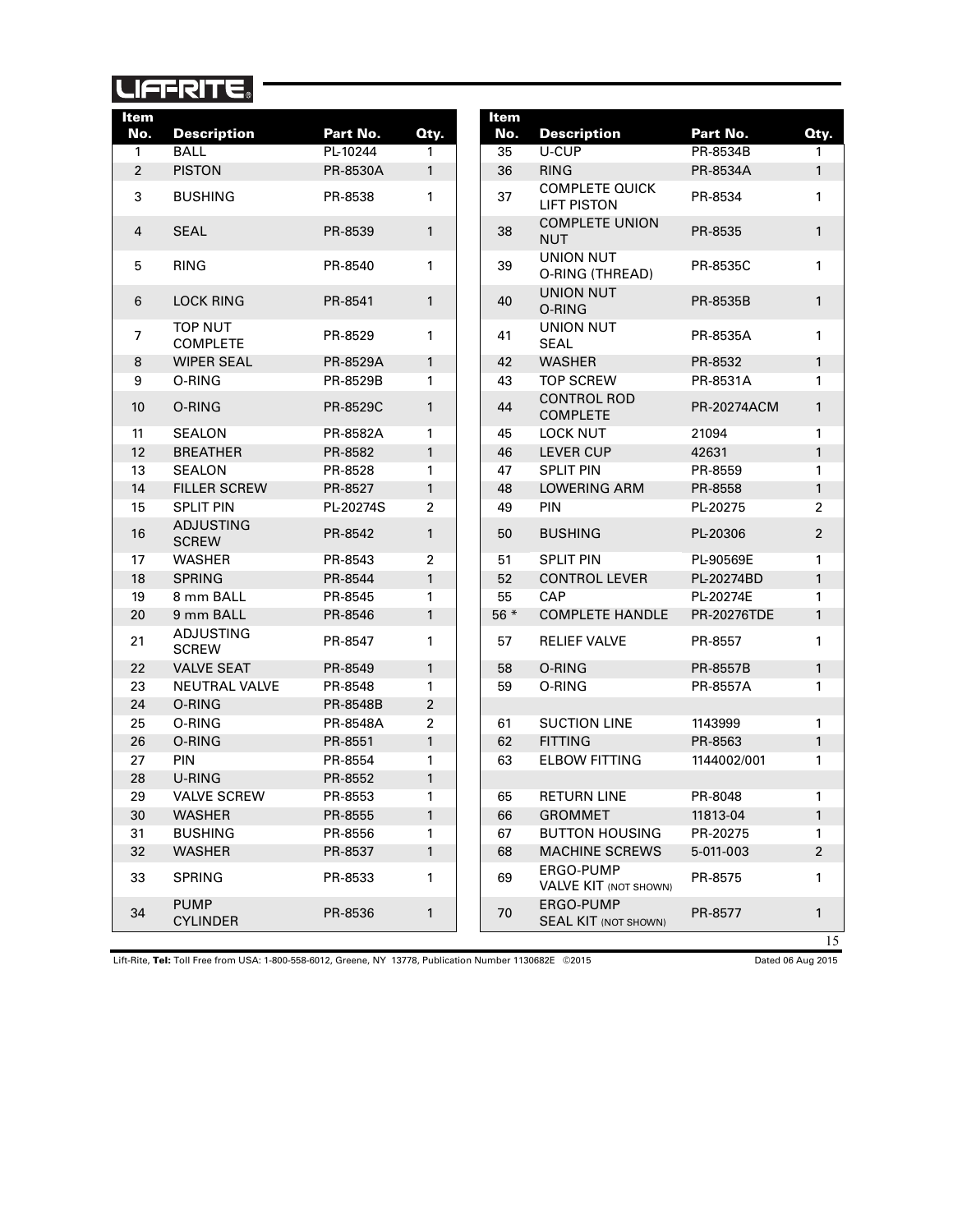

## **ELECTRICAL COMPONENTS**

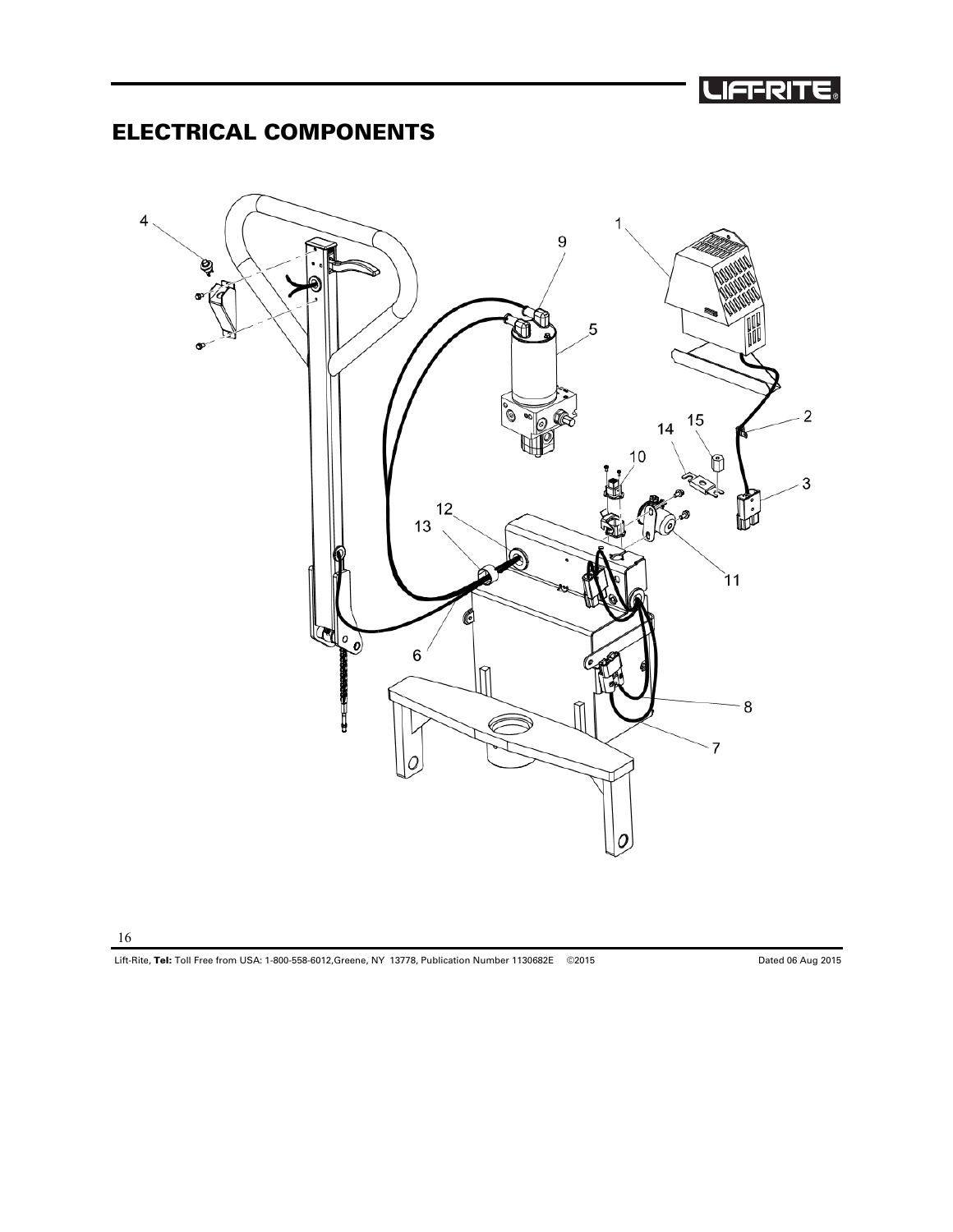| Item No.       | <b>Description</b>                        | <b>Part Number</b> | <b>Quantity</b> |
|----------------|-------------------------------------------|--------------------|-----------------|
|                | <b>BATTERY CHARGER</b>                    | 1134731            |                 |
| $\overline{2}$ | <b>CABLE CLAMP</b>                        | 1-074-087/005      | 1               |
| 3              | <b>BATTERY CONNECTOR</b>                  | 49854-09           | 3               |
| 4              | <b>LIFT BUTTON</b>                        | PC-3017            | 1               |
| 5              | <b>HYDRAULIC POWER PACK</b>               | 1160927/001        | 1               |
| 6              | <b>HARNESS (MAIN)</b>                     | 1130733            | 1               |
| $\overline{7}$ | <b>14 IN. BATTERY CABLE</b>               | 1099187/018        | 1               |
| 8              | 20.5 IN. BATTERY CABLE                    | 1099187/019        | 1               |
| 9              | <b>TERMINAL COVER</b>                     | 301253-000         | $\overline{2}$  |
| 10             | <b>REMOTE CONNECTOR/HARNESS</b>           | 1130732            | 1               |
| 11             | <b>SOLENOID</b>                           | 22226-02           | 1               |
| 12             | <b>GROMMET</b>                            | 11813-23           | $\mathfrak{p}$  |
| 13             | <b>CABLE CLAMP</b>                        | 15677-11           | 1               |
| 14             | <b>FUSE</b>                               | 590-587/105        | 1               |
| 15             | <b>STANDOFF</b>                           | 307371-000         |                 |
| 17             | DESCENT VALVE (NOT SHOWN)                 | PR-8574            | 1               |
| 18             | LUG SET, BATTERY CONNECTOR (NOT<br>SHOWN) | 49852-08           | 3               |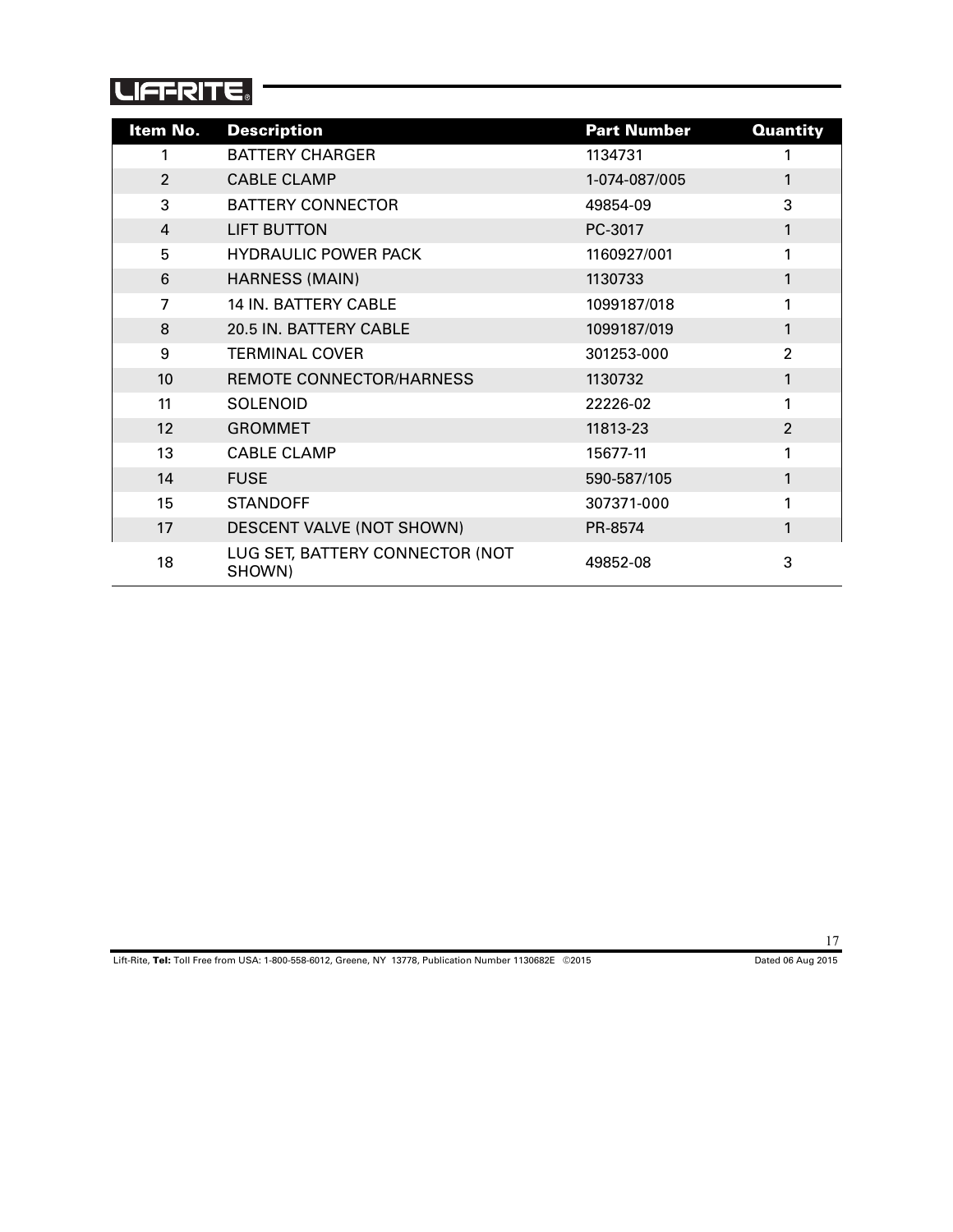## **ERGONOMIC 3000 WARRANTY**

The Lift-Rite Ergonomic 3000 is warranted against defects in materials and workmanship for a period of one (1) year from date of installation for non-wearable components and for three (3) months for wearable components from date of installation.

Wearable Components include but are not limited to:

- Wheels, Rollers, and Bearings
- Non-Stationary Hoses and Cables
- Oilite Bearings and Bushings

Components found to be defective by an authorized Lift-Rite Sales and Service Center during the warranty period will be replaced or repaired as indicated above. Replacement components installed during the defined period set forth above, are warranted for the balance of the applicable truck warranty period, or 90 days, whichever is longer. Additionally, freight charges for parts involved in the replacement or repair of a defective component will be paid by Lift-Rite, provided that the replacement or repair is made by an authorized Lift-Rite Sales and Service Center. Local taxes, if any, are excluded.

This warranty is void in the event of defects or damage caused by misuse, abuse, or accident.

This warranty does not cover oil leaks, adjustments, or loose hardware.

Lift-Rite reserves the right to make changes and improvements in design without making changes to previously manufactured vehicles.

Notwithstanding any other language contained herein, this warranty is expressly voided without any further notice if any modification is made to the Lift-Rite equipment, or if additional components or devices are added to the Lift-Rite equipment, without prior approval having been granted in writing by Lift-Rite.

**THIS WARRANTY IS IN LIEU OF ALL OTHER WARRANTIES, EXPRESSED, IMPLIED, OR STATUTORY. THERE ARE NO WARRANTIES OF MERCHANTABILITY OR FITNESS FOR A PARTICULAR PURPOSE. In no event shall Lift-Rite be liable for incidental, special, or consequential damages.**